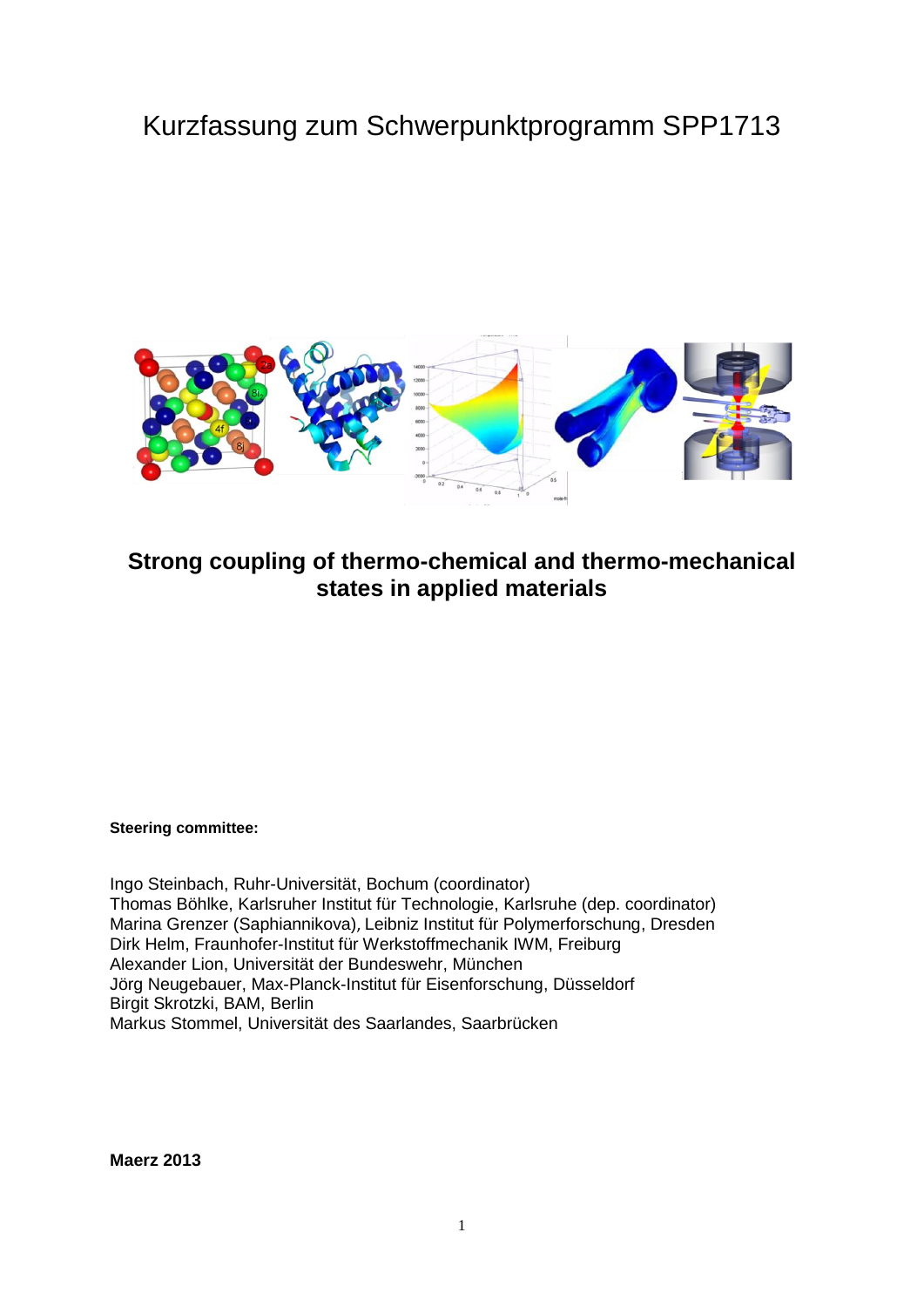#### **Summary**

Many applied materials like metals and solid-state polymers consist of multiple phases. Their properties depend crucially on the internal phase-structure<sup>1</sup>, i.e. the fraction and local distribution of the phases, their composition and their molecular configuration. Chemical aspects influence the mechanical properties as well as mechanical load couples back to chemistry. This strong interrelation is expressed in the thermodynamic functional of the material which is composed of a thermo-chemical or thermo-solutal part on the one hand and a temperature-dependent mechanical part on the other hand. The mutual interaction between chemistry and mechanics in applied materials is the central goal of the proposed priority program.

Human hair, as a common example for a shape memory polymer, changes its shape by the intake of water, or it keeps its curly state after drying. Also metals, commonly viewed as dead bodies, show strong mechanical response on changes of their constitution. They expand or contract by the formation of new crystallographic phases, or show a macroscopic response by the sheering of crystal lattices. In return, external load or external fields can prevent or enhance phase separation both in metals and polymers. Most applied materials are stabilized far out of equilibrium by an internal balance of chemical and mechanical forces.

The separate focus on either the chemical aspect or the mechanical aspect respectively in different scientific communities, of course, results originally from good scientific practice: theoretical models are developed for cases in which individual phenomena can well be separated. In these cases a clear identification of cause and effect is possible which can be unambiguously formulated in constitutive equations including a consistent parameterization. Dependent on the tradition in the different scientific communities (here we address the communities of 'computational thermodynamics', 'continuum mechanics' and 'theory of materials', as well as 'polymer sciences' and 'metallurgy', in a broader sense the community of 'computational materials science') the individual focus on individual phenomena led to the development of different classes of theoretical descriptions specialized on individual features that are dominating in the applications under consideration. In this priority program we aim to combine these approaches for materials with strong thermo-chemo-mechanical coupling.

Examples of such materials are high strength steels, where the supersaturated crystal lattice locks plastic relaxation, Ni-base superalloys in which a two phase structure is stabilized by mechanical interaction. Immiscible polymer blends show enhanced stiffness and toughness due to a phaseseparation between the components. In filled elastomers and fibre-reinforced polymers the mechanical properties depend on the chemical state of an interfacial layer which changes under external mechanical load. All these materials cannot be understood neglecting the interplay between phasestructure and mechanics.

Combining methods of computational thermodynamics and mechanics, developed for metals, with methods for history dependent phase-structures and their mechanical behavior, developed for polymers, on a general theoretical basis will evolve the full power of predictive materials modeling. It will enable scientists to describe structure and property of materials dependent on the process history and external chemo-mechanical load in a comprehensive way. In order to support the development and the validation of new comprehensive models and methods, also experimental investigations and the support from atomistic simulations are needed. This is the starting situation of the priority program:

- It is aimed to demonstrate the superiority and technological potential of coupled thermochemical and thermo-mechanical modeling for key metal and polymer materials.
- It is aimed to develop physically based material models with full coupling between chemistry  $\bullet$ and mechanics, taking into account the process history.
- It is aimed to develop comprehensive computational tools by joining the competence of  $\bullet$ different communities: materials, thermodynamics, mechanics, metals and polymers.
- It is aimed to integrate experimentalists and developers of simulation software to combine  $\bullet$ best data with best models and best numerical techniques.
- It is aimed at bringing together the scientific communities from computational  $\bullet$ thermodynamics, continuum mechanics and materials sciences.

The collaborative research within the new SPP shall establish a new paradigm of physically bases material modeling integrating the influence of process history and external chemo-mechanical load to be applicable to optimize production, properties and life time of applied materials for a sustainable economy.

 1 The nomenclature of "microstructure", "constitution" and "composition" is not consistent within metals and polymers community. Therefore the umbrella term "phase-structure" shall be used throughout the document to describe those aspects of microstructures which are related to the amount, distribution and shape of phases in metals and polymers.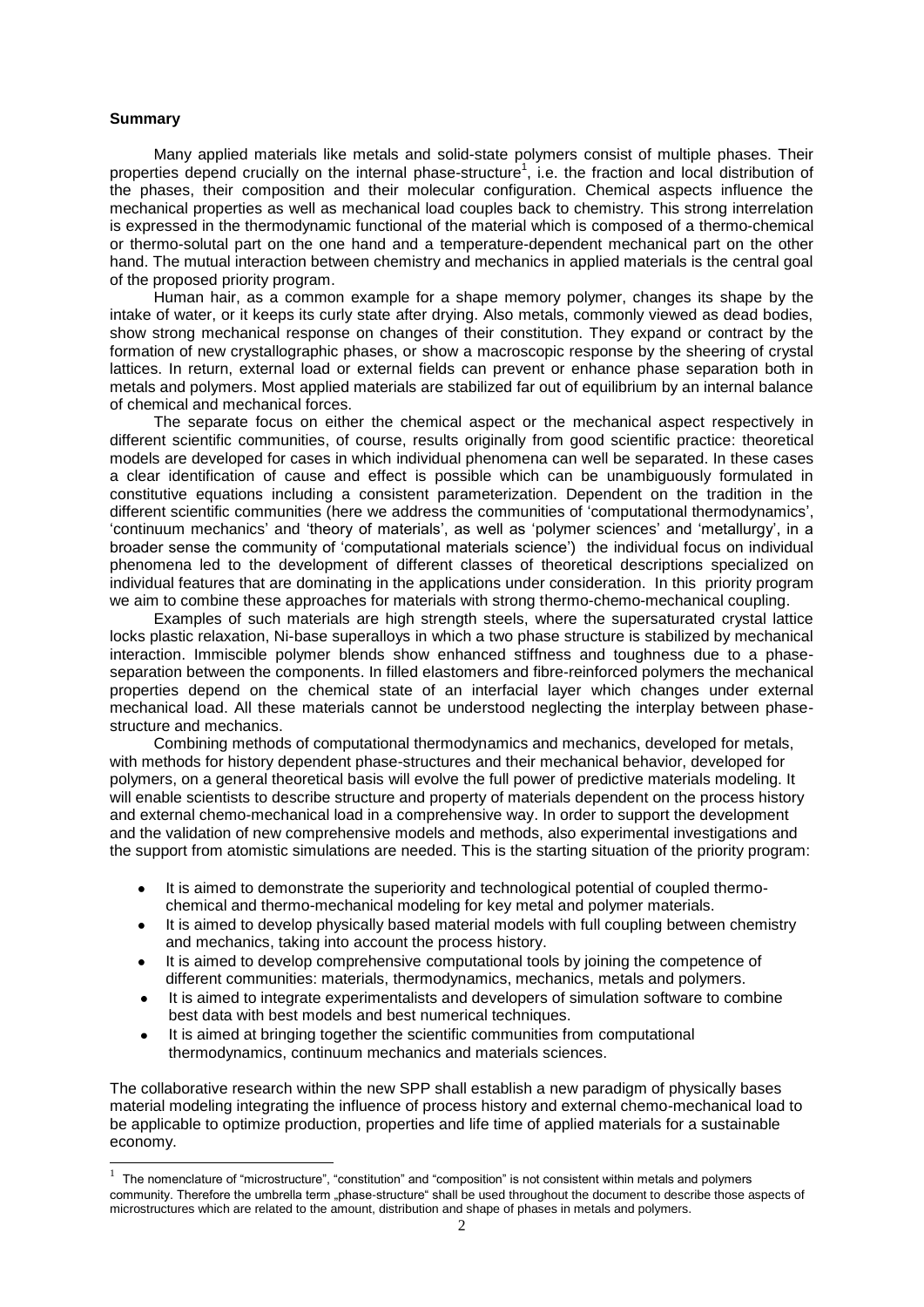#### **Scientific goals**

Metals and solid-state polymers are usually considered as bodies with a frozen internal structure of constituents and phases. Applied materials, however, are by no means static in their structure and their behavior. They exhibit a rich internal phase-structure which is in many applications far from equilibrium and stabilized only by a delicate balance of internal chemo-mechanical forces on the one hand. On the other hand this phase-structure reacts sensitively on external environmental changes and mechanical loads as well as external fields (electrical, magnetic or light). It dramatically changes during production, either by self-organized processes or by reaction on imposed loads. During the lifetime of materials and service we have to accept inevitable degradation. Never the less, 'defects' determine the properties of applied materials which need to be designed such that their structure remains stable during their whole life time: we cannot accept failure and failure in most cases results from a combination of chemical and mechanical loads. Therefore the goals of the proposed SPP are:

- Identification of the coupling mechanisms between thermo-chemistry and thermo-mechanics.
- Physically based understanding of phase-structures in materials by the interplay of thermochemistry and thermo-mechanics, their generation and degradation.
- Development of materials models, numerical models and tools to cope with these phenomena.
- Establishing datasets predictive modeling capabilities by experiment and first principles simulations.
- Provide thermo-mechanical coupling coefficients from ab-initio simulation or experiment to complete theoretical models.
- Provide experimental benchmarks of materials states which show a strong chemo-mechanical coupling for verification of theoretical models.

It is well established that during industrial production, in particular during thermo-mechanical treatment of metals, extrusion, drawing and stretching of polymers, mechanical loads dictate the evolution of the internal structure and the external shape of the materials. It is less well established how internal mechanical and thermodynamic states interrelate with these external loads. Internal processes may counter-act the applied load by phase-separation or stress shielding. They may amplify external loads if activation barriers are overcome and accelerate the process significantly. A well-known example of such a mechanism is the shape memory effect where thermodynamic and mechanical transformations go hand in hand. It is observed in both metals and polymers. In the context of this priority program, however, purely massive deformation, which dominates the shape memory effect in metals, is not of interest. The shape memory effect in polymers, if it is triggered by chemical changes or external fields, falls within the scope of the program.

During service all materials exhibit the tendency to evolve towards equilibrium on the one hand. Advanced materials possess a complex internal phase-structure which is designed for the material property, but far from equilibrium where different internal structures compete in dominating the material properties on the macroscopic scale. This structure shall be static or frozen during the materials life time and the evolution toward equilibrium not only be kinetically hindered, but blocked, e.g. by internal stresses. On the other hand impacts like mechanical, thermal and chemical loads or radiation influence the balance in the internal phase-structure and may drive the material even further from equilibrium. In order to predict the life-time of materials it is necessary to quantify these effects of degradation in dependence on the balancing of thermo-chemical and thermo-mechanical forces.

The designers of materials need to understand the internal competition of structures to utilize it for a better performance, for an improved lifetime and for reduced degradation and corrosion of materials. They must understand how internal mechanical loads (micro stresses) influence the thermodynamic stability of materials and how changes in the thermodynamic state of the material influence the long term degradation of the mechanical properties. Only a coupled understanding of this interaction between mechanics and thermodynamics can lead to a consistent understanding of materials. This improved understanding, its transfer and establishment into the daily scientific practice are the central goals of this priority program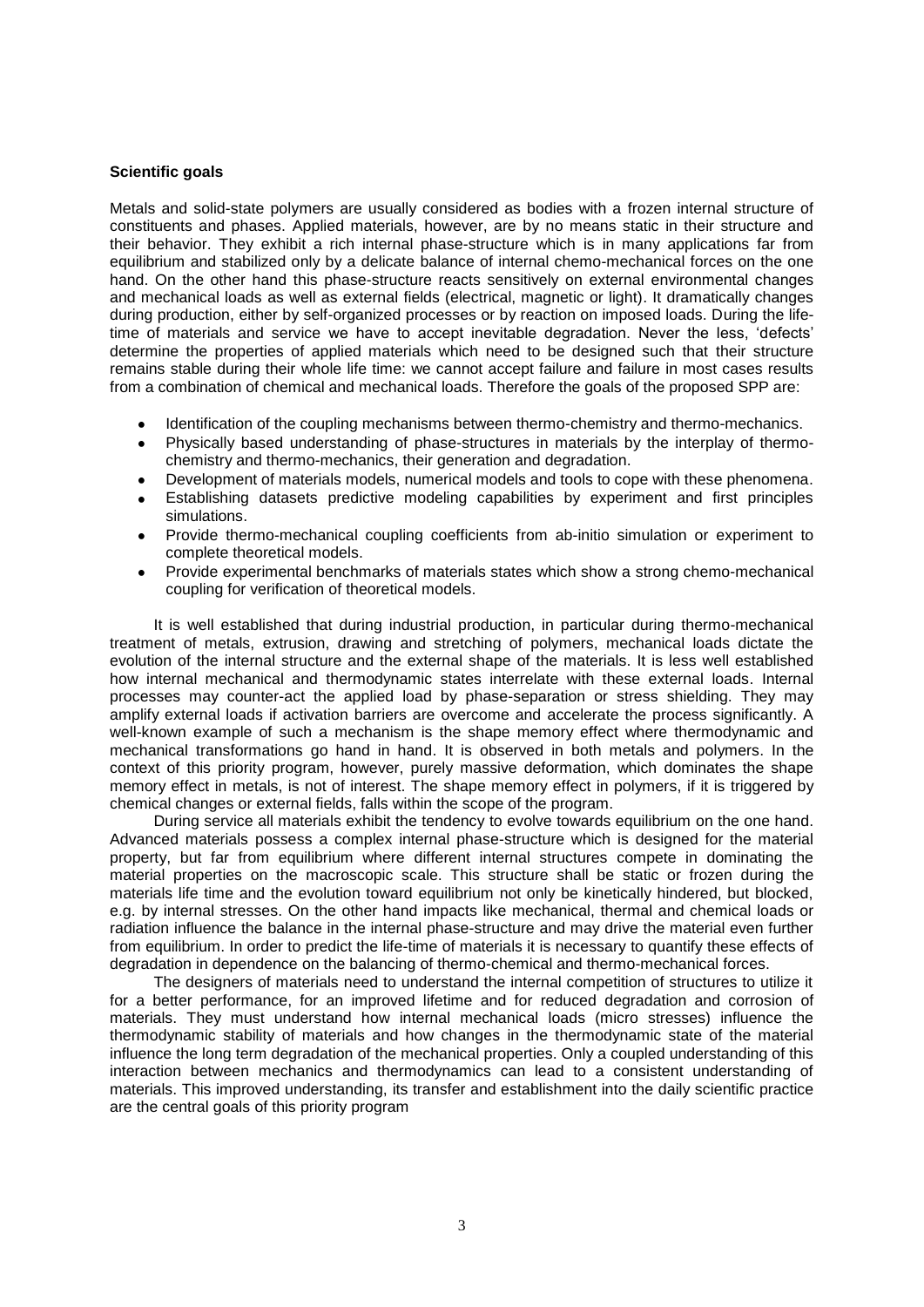We aim for investigating 'complex' and 'applied' materials. 'Complex' in this context means that the material consists of several constituents (phases) with clearly distinct properties. 'Applied' in this context means that the material under investigation shall be multi-component to mimic materials for a special application, but not with full technical intricacy. This reduction shall allow detailed studies of individual phenomena for a basic understanding as addressed in this program.

Structural and thermodynamic states must be closely coupled i.e.

- The phase-structure of the material which determines its properties, deviates considerably from the equilibrium state of the individual phases. This deviation is completely stabilized, or its rate of change is significantly reduced by internal mechanical forces.
- The phase-structure changes under external chemo-mechanical loads and external fields.

# Examples are:

- Coupled thermo-chemical effects in the thermo-mechanics of multiphase steels like press hardening, where mechanical deformation triggers phase separation.
- Thermoplastic semi-crystalline polymers where the process-induced microstructure determines the local and global mechanical behavior
- Nickel-based superalloys where soft γ-channels separate and protect hard and brittle γ' precipitates
- Polymer blends and their specific morphology of different (polymer) phases
- Diffusion processes, intermetallic phases, and Kirkendal effect in special systems like Au-Al wire-bonding .
- Thermoplastic elastomers and block-copolymers with local phases  $\bullet$
- Precipitation hardened Aluminum alloys which attain their properties by 'aging'
- Strain-induced crystallization of natural rubber
- Degradation of polymers under environmental loads
- Degradation of joints between metals under thermo-mechanical and environmental loads
- Functional polymers with field-controllable shape and mechanical properties

There will also be a strong synergetic cooperation between the different communities. While the metals community is mainly focused on elasto-plastic or elasto-visco-plastic materials, visco-plastic or visco-elastic materials are predominant in the area of polymers. Diffusion, creep and flow dominate materials transport in different regimes of both materials. Metal scientists shall learn from polymer scientists about the effect of oriented phase-structures on plastic flow behavior. Polymer scientists shall learn from metallurgists about models of phase transformations, crystallization and melting dependent on the materials chemistry. Both communities shall meet at the common focus on materials where the local materials chemistry and the response to mechanical loads are intrinsically coupled.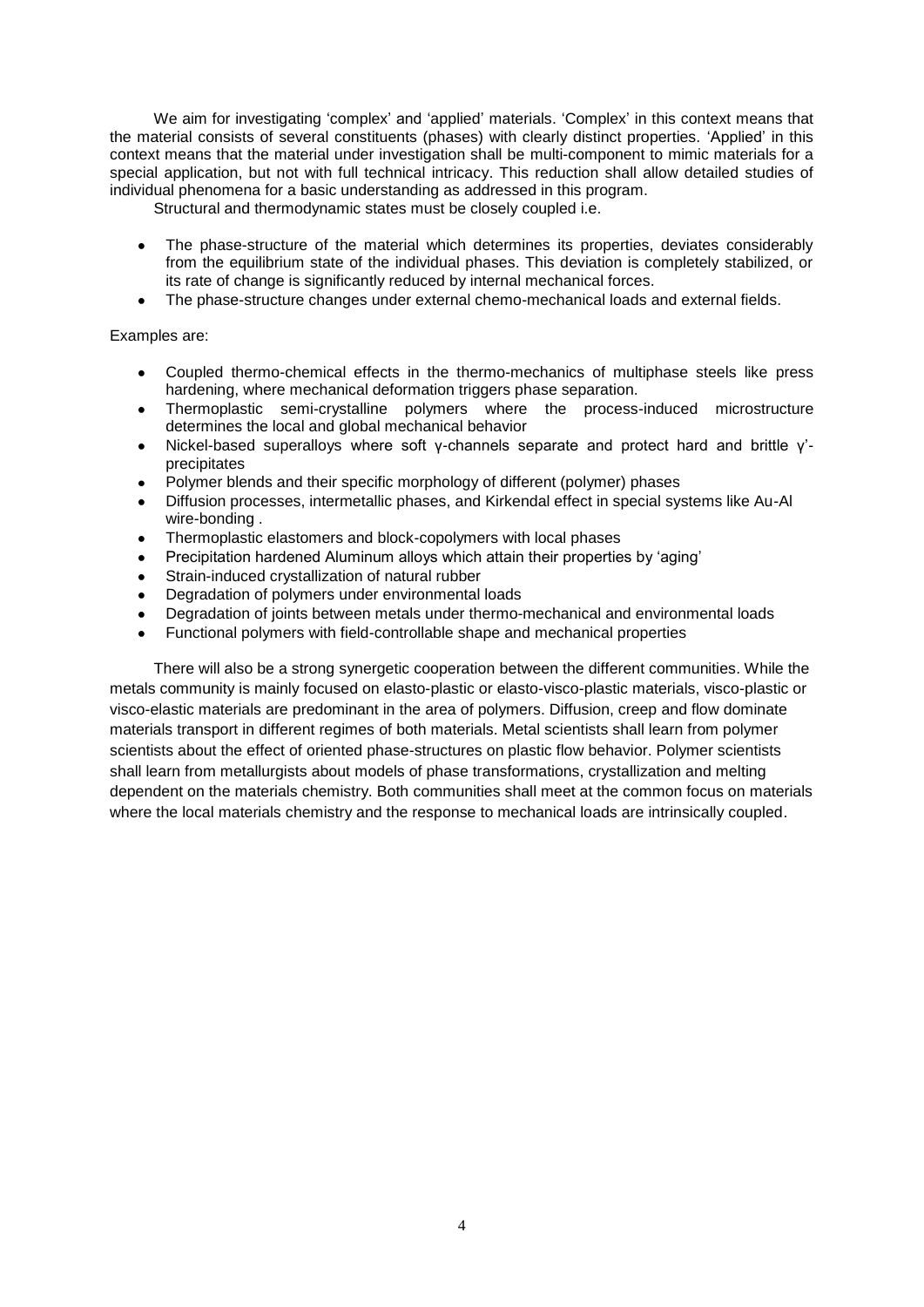#### **Work program**

The work program addresses tasks which are needed for a consistent description of materials where thermodynamic, thermo-chemical and thermo-mechanical aspects are strongly coupled. This comprises model development, data acquisition, numerical implementation, simulation studies and experimental verification. Individual tasks are detailed corresponding to the different aspects of this SPP:

#### *Thermodynamic and thermo-mechanic theories, constitutive equations and transport equations.*

Many mechanism-based models in mechanics of metals and polymers are still formulated in a purely mechanical setting. Thermodynamical approaches often neglect the influence of mechanical quantities on the equilibrium state. Both simplifications imply that the transfer between mechanical, internal and chemical energies is massively oversimplified in most models applied in materials science and engineering. An extension of the models requires additional theoretical analyses of the constitutive equations, more elaborated experiment-based identification techniques and, finally, significantly more advanced numerical solution techniques. Therefore, the focus will be on:

- Model approaches where the balances of linear momentum and internal energy are taken into account on the continuum scale by means of chemo-mechanically strongly coupled and thermodynamically consistent material models.
- Numerical implementation of these models within finite element, finite volume and finite  $\bullet$ difference schemes.
- Identification of coupling parameters by means of experiments or atomistic simulations.  $\bullet$

In addition to phenomenological approaches, special attention is given to scale bridging techniques in order to take into account microstructural information in the thermodynamical modeling.

#### *Atomistic models and coarse graining strategies*

While first studies show the great potential of atomistic methods in describing thermomechanical coupling for a link to the meso- and macroscale simulations or to experiment a number of challenges have to be addressed.

First, the atomistic approaches do not distinguish between thermo-mechanical and thermochemical contributions since both aspects are intrinsically and inseparably included. We have therefore the paradox situation that at the larger scale we have to connect these two contributions whereas at the atomistic level we have to separate them to provide consistent input to the large scale simulations and to help them with identifying the correct coupling relations. Concepts to do this are still in their infancy and require careful considerations e.g. to avoid double counting of energy contributions that involve both thermodynamic and mechanical ones. To achieve this experts from both scales have to work closely together.

Second, a major challenge is the accurate yet computational efficient computation of thermodynamic averages over a large number of structural and chemical configurations. Various strategies shall be investigated and explored such as mapping of the ab initio data on empirical potentials, coarse graining in configuration space, or cluster expansion. Third, since all practical ab initio schemes provide no error bars careful and systematic benchmarks against experiments are critical.

#### *Numerical implementations and applications*

In the case of multi-field problems like the addressed thermo-chemo-mechanical coupled problems, general strategies and algorithms are already available. Therefore, the focus in the SPP is on the implementation of the developed constitutive theories in numerical schemes like the finite element method for solving initial-boundary value problems. The mere development of new numerical techniques for established models is not the focus of the SPP. However, the implemented algorithms for solving the constitutive behavior should be as efficient and precise as required.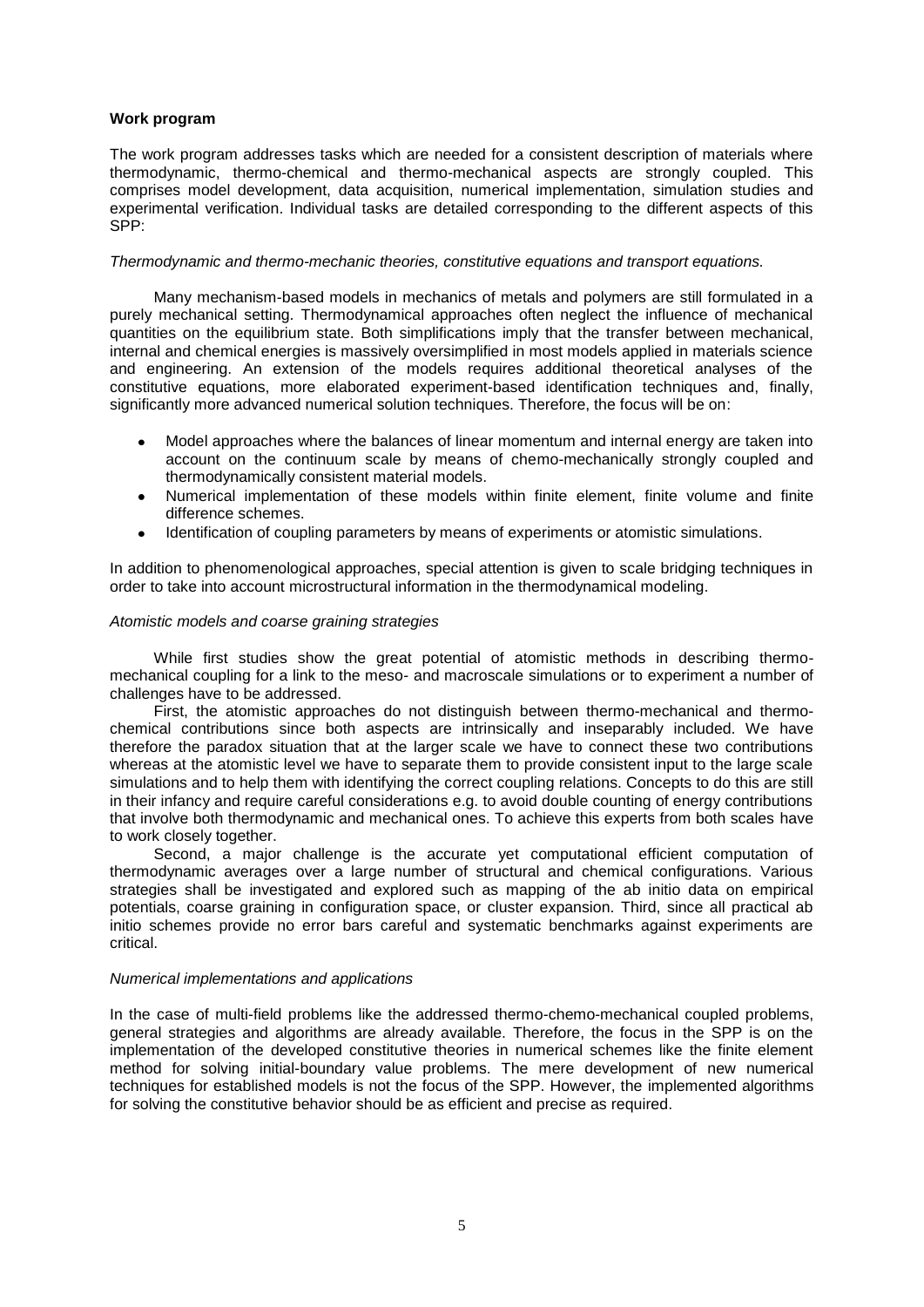#### *Thermodynamic databases and their extension to mechanical properties and polymers*

As stated above, CALPHAD type databases are capable to consider pressure-volume work and its influence on phase stability. This has to be generalized to elastic energy and the treatment of Gibbs energy dependent on the deviation of the equilibrium shape of the phases. This will allow deriving the elastic coefficients of the different phases depending on its composition.

Other topics are the extension of thermodynamic models of materials with significant defects, point- and line defects. It is necessary to consider defects outside equilibrium as well as the dependence of the solubility of phases for individual constituents on the density of defects.

Storage of mechanical data like yield criteria, activation energies for glide consistent with the internal phase composition as a result of Gibbs energy minimization. The latter will allow to treat mechanical data dependent on the alloy concentration which is largely missing today.

A central task will be the development of concepts to handle thermo-chemical data of polymers, a consistent and transferable data format and rules to generate the data from experiment or first principle calculations. Kinetic data have to be an integral part of this concept.

#### *Phase field models*

Phase-field models shall be combined with micromechanical models both from the metals, as well as from the polymers community. This comprises

- Plastic relaxation of stress, large deformation and creep in multiphase systems
- Thermodynamically consistent treatment of defects in the thermodynamic functional  $\bullet$
- Creation of defects under load and solute defect interaction  $\bullet$
- Sub-grid models for micro-defects and their relation to thermodynamic functions  $\bullet$
- Thermodynamic consistent models for phase mixtures and polymers  $\bullet$
- Realistic models for internal energy dissipation in mixtures and defect structures.

New algorithms are needed to cope with respective constitutive laws. Also the consistent treatment of defects and phases must be advanced. The numerical models shall either be able to cope with advanced models of bulk phases with internal phase-structure or in a scale bridging approach with the explicit resolution of the phase-structure. Also coarse graining strategies from the atomic scale are needed. All models and simulations shall be verified with respective experimental investigations inside the SPP and with available literature.

#### *Long term stability, aging and over-aging and degradation*

In the SPP, both the detailed experimental investigation and the thermomechanical representation of the process-dependent material behavior of semicrystalline polymers on the one hand and of filled or thermoplastic elastomers on the other hand are needed. The pronounced time- and temperaturedependent mechanical material properties or ageing, degradation and long-term stability, for example of crystalline phases are central aspects in this research which must be taken into account. The stability of phases under different temperature conditions is also a key aspect in the area of metals. The constitutive models to be developed in the SPP in this context should be compatible with the fundamental laws of thermodynamics and experimentally validated.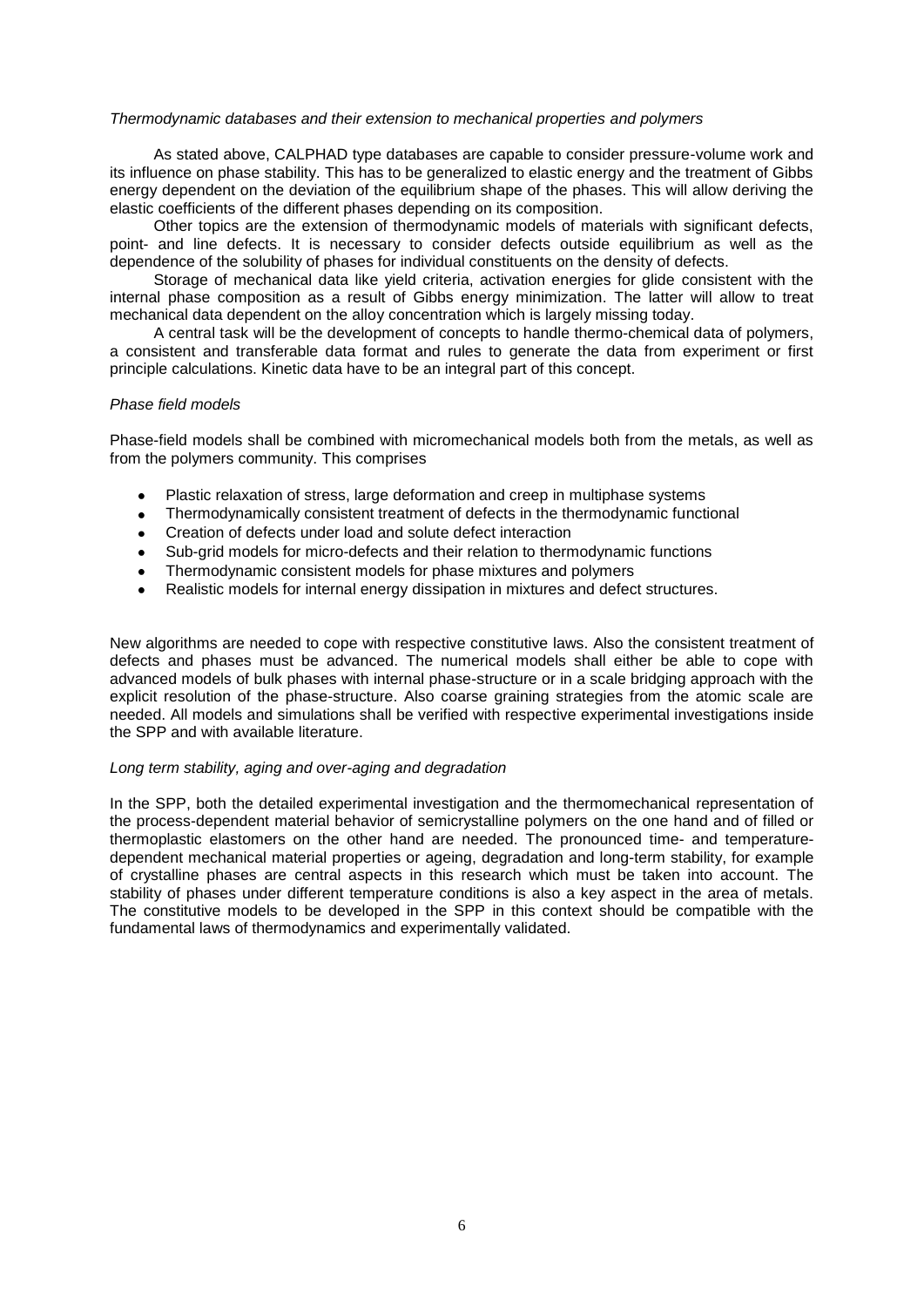#### *Microstructure evolution during thermal and thermo-mechanical processes*

Different kinds of thermo-chemo-mechanical microstructure evolution in metals during thermal and thermo-mechanical processes are well known in metallic materials. Some of them are actively used since several centuries for optimizing metal products; others cannot be effectively avoided during the processing of metals. Examples are:

- forming of precipitations by heat treatment in the sense of aging in order to utilize the effect of precipitation hardening
- solid-solution hardening by generating adequate distributions of solute atoms by heat  $\bullet$ treatment
- adjustment of special phases with adequate morphological textures in multiphase materials
- chemical inhomogeneity like segregations which are influenced by mass transport due to diffusion and mechanical loads; in general such chemical inhomogeneity can result in significant internal stresses
- diffusion-induced stress including stress accompanying the formation of intermetallic phases  $\bullet$

In all these examples, the mechanisms of diffusion in metals like the substitutional diffusion processes by vacancies or grain boundary plays a vital role. In this context, it is well established that the speed of diffusion depend strongly on the diffusion mechanism and superimposed stress states can significantly influence the speed and also the direction of diffusion processes. There are certain examples in literature, where such thermo-chemo-mechanical coupling effects in metals have been observed and investigated:

- Stress-driven diffusion processes and stress-induced phase transformations in Ti-Al-Fe alloys  $\bullet$
- Influence of the delta-phase on the grain size evolution during dynamic recrystallization and implications on the microstructure under deformation as well as the mechanical properties
- Formation of  $N_{i4}$ Ti<sub>3</sub> precipitates in NiTi shape memory alloys under the application of stress
- Negative mechanical driving force due misfit strains around incoherent precipitates, which can strongly influence the growth of precipitates
- Kirkendall effect and Kirkendall voids as a result of different diffusion rates in the considered  $\bullet$ materials

In all, there is a strong thermo-chemo-mechanical coupling between movement of the atoms by diffusion process and under superimposed internal and external stresses as well as the formation of solid solution and intermetallic phases. In contrast to the phase formation by martensitic phase transitions, which have been intensively discussed in literature, the thermo-chemo-mechanical coupling effects in diffusion dominated processes are much more complex and less investigated.

The main focus of the SPP is on the representation of thermo-chemo-mechanical coupled processes, but also additional fields like electrical and magnetical fields must be incorporated if required. In the field of metals, the SPP will concentrate on thermo-chemo-mechanical processes in the bulk material on the basis of diffusion processes. As long as diffusion processes are not considered, the consideration of materials showing martensitic phase transitions are not a central topic of the SPP. Surface effects like corrosion will not be taken into account. This means that also the considered degradation effects takes place in the bulk material and not on the surface. Often, the thermo-chemo-mechanical reactions will change the microstructure in such a way that the hardening behavior is strongly influenced. Both the short time evolution of the microstructure as well as the long term stability under service conditions are of special interest. Moreover, carefully designed experimental setups are required to identify the material behavior and the material parameters of the developed constitutive theories. For the central aspect of the SPP, the representation of the chemical coupling in the sense of the kinetics of phase formation, it seems to be indispensable to enhance and couple methods for the calculation of phase diagrams and the kinetics of phase formation. Often, the representation of intermetallic phases will be a key challenge.